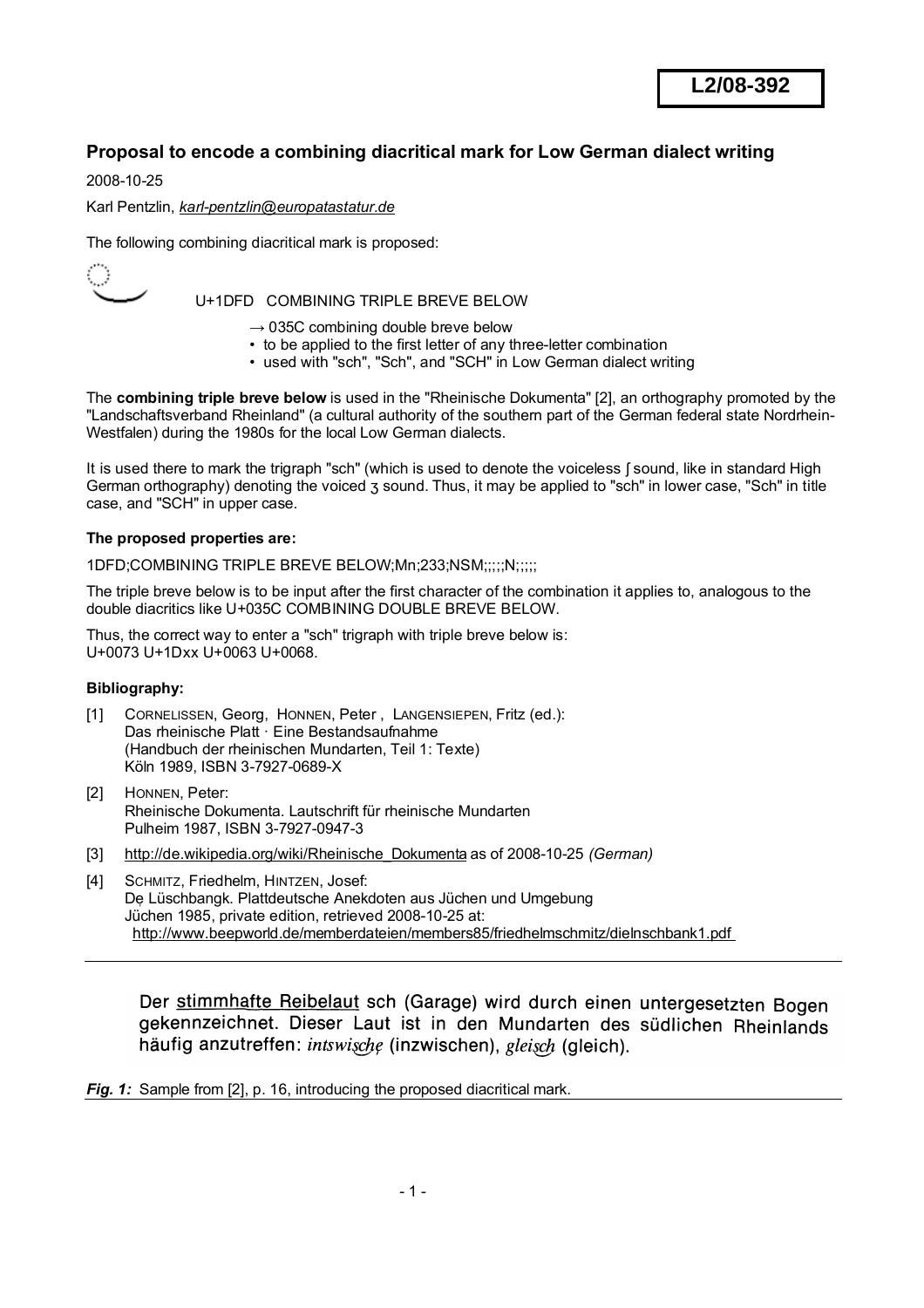Die Rheinische Dokumenta ist die Anfang der 1980er Jahre entwickelte und 1986 vom Landschaftsverband Rheinland vorgestellte Lautschrift für die rheinischen Mundarten des nördlichen und südlichen Niederrheins, des westlichen und zentralen Rheinlands, des Bergischen Landes, des Westerwalds, der westlichen und östlichen Eifel, der Unter- und der Obermosel und der Region um Hunsrück und Nahe.

Neben den im Hochdeutschen üblichen Buchstaben nebst Umlauten ä. ö und ü finden neun Sonderzeichen Verwendung:

#### che o ö r s ä sch

*Fig. 2:* Sample from [3], explaining the Rheinische Dokumenta and showing the proposed diacritical mark.

## Mundart: Mutterschied (Hunsrück)

Im Schpäätjoa, wän de Ääre in waa un di Sou fät genuuch schiin, is bai de Doorfmätska en Tärmiin foor de Schlachtdaach ousgemach woa. Am Qoment foorhea is di Muul med-em Schupkarę gęhuult woa, dę Wäschkäşęl met Waşa gęfilt un Haitsmadriaal baraat gęläät, das am friie Moorie angehaitst weere kont. Wän de Mätska kom is, hot mise des Wasa koche. Wän-s dan șo weit waa, is di Muda oore de Fada in de Schdal gang un hot de Sou en Schtrik aan en Hinabään gebun un se foa di Deer gefoort, wo se dan koats an-e Hooge oore Ring draan gebun is woa. Intswische hot sisch de Mätska met de Aks bewavent un hot doomet di Sou uf de Schdeere geschlaan. Un wän se nit gleisch umgefal is, hor-a noch-emoo noogeschlaan. Dan hor-a das groos Mäsa genom un hot di Sou in de Hals eningeschdoch un di Schlaachoora doorischgeschniit.\*

*Fig. 3:* Sample from [2], p. 14, showing the proposed diacritical mark.

# 495 Mandel (Vbg. Rüdesheim)

- $\overline{S}$ Enck, Helmut, Jg. 1928, geb. in Mandel, lebt auch dort, Winzer.
- $\mathsf{A}$ 1982, 3.54 min.
- Weihnachten, Mandel um 1933, spontan gesprochen.  $T$

Doo waa de alt Qoba noch, de <sup>°</sup>Angge, also maim Fader sai Fader, deer hat doo ove șai Schdup gehat, un de hot doo gewoont und also das Säkrädärsche schdään [...], un isch waa doo sälischemoo<sup>1</sup> finef, säks Joer alt. Ich kond-e bisje friier lääse wii dii Normaale, also ich kont mit finf Joer lääse ooder, däsch-e<sup>2</sup>: un läise, das waa drum. isch hon halt gelääse, soo mach ich-s hoit noch, also isch lääse tsäntnerwais Bischer

*Fig. 4*: Sample from [1], p. 495, showing the proposed diacritical mark.

Et woor tseen op tseen, Johan woor alt jans närvöös op de Bangk eröm-am-rödsche. Hä kreesch wier ens de Uer eruus. Di wooren am Ärtsäle, et woor alt tswansisch op tseen. Op eemool säät Hain:

*Fig. 5:* Sample from [4], p. 14, showing the proposed diacritical mark.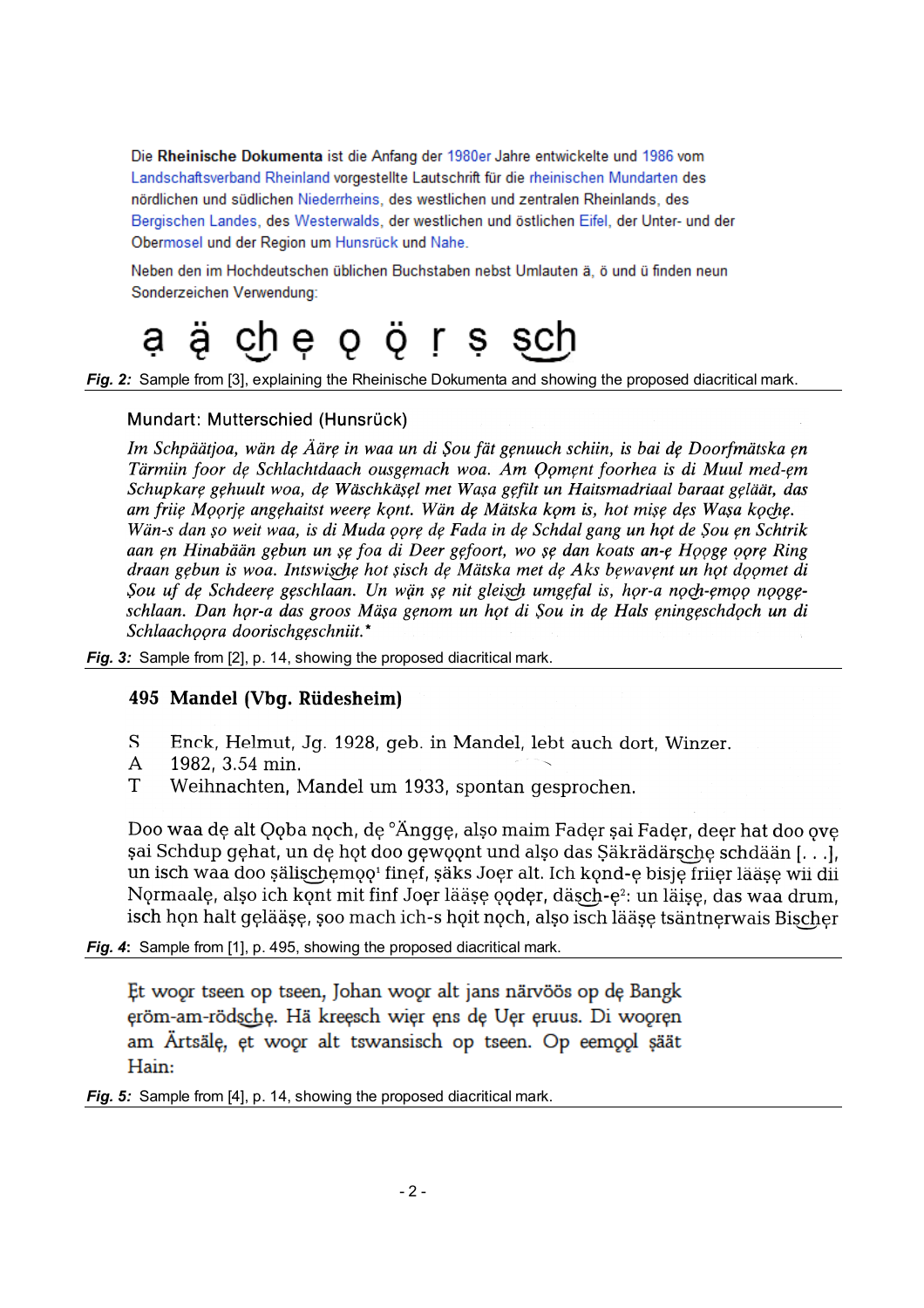| <b>ISO/IEC JTC 1/SC 2/WG 2</b><br>PROPOSAL SUMMARY FORM TO ACCOMPANY SUBMISSIONS<br>FOR ADDITIONS TO THE REPERTOIRE OF ISO/IEC 10646.<br>Please fill all the sections A, B and C below.<br>Please read Principles and Procedures Document (P & P) from .http://www.dkuug.dk/JTC1/SC2/WG2/docs/principles.html .for |                                                                                                                      |  |                                                                                                                                                               |  |  |
|--------------------------------------------------------------------------------------------------------------------------------------------------------------------------------------------------------------------------------------------------------------------------------------------------------------------|----------------------------------------------------------------------------------------------------------------------|--|---------------------------------------------------------------------------------------------------------------------------------------------------------------|--|--|
|                                                                                                                                                                                                                                                                                                                    |                                                                                                                      |  | guidelines and details before filling this form.<br>Please ensure you are using the latest Form from .http://www.dkuug.dk/JTC1/SC2/WG2/docs/summaryform.html. |  |  |
|                                                                                                                                                                                                                                                                                                                    |                                                                                                                      |  | See also .http://www.dkuug.dk/JTC1/SC2/WG2/docs/roadmaps.html. for latest Roadmaps.                                                                           |  |  |
| A. Administrative                                                                                                                                                                                                                                                                                                  |                                                                                                                      |  |                                                                                                                                                               |  |  |
| Proposal to encode three combining diacritical marks for German dialect writing<br>$1.$ Title:                                                                                                                                                                                                                     |                                                                                                                      |  |                                                                                                                                                               |  |  |
| Karl Pentzlin<br>2. Requester's name: contract the contract of the contract term of the contract of the contract of the contribution of the contribution of the contribution of the contribution of the contribution of the contribution of the                                                                    |                                                                                                                      |  |                                                                                                                                                               |  |  |
|                                                                                                                                                                                                                                                                                                                    |                                                                                                                      |  |                                                                                                                                                               |  |  |
| 4. Submission date:                                                                                                                                                                                                                                                                                                | $2008 - 10 - 25$                                                                                                     |  |                                                                                                                                                               |  |  |
| 5. Requester's reference (if applicable): <b>contract to the contract of the contract of the contract of the contract of the contract of the contract of the contract of the contract of the contract of the contract of the con</b>                                                                               |                                                                                                                      |  |                                                                                                                                                               |  |  |
| 6. Choose one of the following:<br>This is a complete proposal:                                                                                                                                                                                                                                                    |                                                                                                                      |  |                                                                                                                                                               |  |  |
| (or) More information will be provided later                                                                                                                                                                                                                                                                       | yes<br>$\overline{\phantom{a}}$ no                                                                                   |  |                                                                                                                                                               |  |  |
| <b>B. Technical - General</b>                                                                                                                                                                                                                                                                                      |                                                                                                                      |  |                                                                                                                                                               |  |  |
| 1. Choose one of the following:                                                                                                                                                                                                                                                                                    |                                                                                                                      |  |                                                                                                                                                               |  |  |
| a. This proposal is for a new script (set of characters)                                                                                                                                                                                                                                                           | $\frac{1}{2}$ no $\frac{1}{2}$                                                                                       |  |                                                                                                                                                               |  |  |
| Proposed name of script:                                                                                                                                                                                                                                                                                           | -----------------------------                                                                                        |  |                                                                                                                                                               |  |  |
| b. The proposal is for addition of character(s) to an existing block:                                                                                                                                                                                                                                              | $\frac{y}{s}$                                                                                                        |  |                                                                                                                                                               |  |  |
| Name of the existing block: 1DCO-1DFF Combining Diacritical Marks Supplement                                                                                                                                                                                                                                       |                                                                                                                      |  |                                                                                                                                                               |  |  |
| 2. Number of characters in proposal:                                                                                                                                                                                                                                                                               | $\mathcal{I}$                                                                                                        |  |                                                                                                                                                               |  |  |
| 3. Proposed category (select one from below - see section 2.2 of P&P document):                                                                                                                                                                                                                                    |                                                                                                                      |  |                                                                                                                                                               |  |  |
| A-Contemporary B.1-Specialized (small collection) X B.2-Specialized (large collection)                                                                                                                                                                                                                             |                                                                                                                      |  |                                                                                                                                                               |  |  |
| E-Minor extinct<br>C-Major extinct D-Attested extinct                                                                                                                                                                                                                                                              |                                                                                                                      |  |                                                                                                                                                               |  |  |
| F-Archaic Hieroglyphic or Ideographic                                                                                                                                                                                                                                                                              | G-Obscure or questionable usage symbols                                                                              |  |                                                                                                                                                               |  |  |
| 4. Is a repertoire including character names provided?                                                                                                                                                                                                                                                             | yes                                                                                                                  |  |                                                                                                                                                               |  |  |
| a. If YES, are the names in accordance with the "character naming guidelines"<br>in Annex L of P&P document?                                                                                                                                                                                                       | yes                                                                                                                  |  |                                                                                                                                                               |  |  |
| b. Are the character shapes attached in a legible form suitable for review                                                                                                                                                                                                                                         | <b>Example Street Street Street Street Street Street Street Street Street Street Street Street Street Street Str</b> |  |                                                                                                                                                               |  |  |
| 5. Who will provide the appropriate computerized font (ordered preference: True Type, or PostScript format) for                                                                                                                                                                                                    |                                                                                                                      |  |                                                                                                                                                               |  |  |
| publishing the standard?<br>$-tbd -$                                                                                                                                                                                                                                                                               |                                                                                                                      |  |                                                                                                                                                               |  |  |
| If available now, identify source(s) for the font (include address, e-mail, ftp-site, etc.) and indicate the tools                                                                                                                                                                                                 |                                                                                                                      |  |                                                                                                                                                               |  |  |
| $\frac{1}{1!}$ - tbd -<br>used:                                                                                                                                                                                                                                                                                    |                                                                                                                      |  |                                                                                                                                                               |  |  |
| 6. References:                                                                                                                                                                                                                                                                                                     |                                                                                                                      |  |                                                                                                                                                               |  |  |
| a. Are references (to other character sets, dictionaries, descriptive texts etc.) provided?                                                                                                                                                                                                                        |                                                                                                                      |  |                                                                                                                                                               |  |  |
| b. Are published examples of use (such as samples from newspapers, magazines, or other sources)<br>of proposed characters attached?                                                                                                                                                                                |                                                                                                                      |  |                                                                                                                                                               |  |  |
| the contract of the contract of the<br>7. Special encoding issues:                                                                                                                                                                                                                                                 | yes                                                                                                                  |  |                                                                                                                                                               |  |  |
| Does the proposal address other aspects of character data processing (if applicable) such as input,                                                                                                                                                                                                                |                                                                                                                      |  |                                                                                                                                                               |  |  |
| presentation, sorting, searching, indexing, transliteration etc. (if yes please enclose information)? yes                                                                                                                                                                                                          |                                                                                                                      |  |                                                                                                                                                               |  |  |
|                                                                                                                                                                                                                                                                                                                    |                                                                                                                      |  |                                                                                                                                                               |  |  |
| 8. Additional Information:                                                                                                                                                                                                                                                                                         |                                                                                                                      |  |                                                                                                                                                               |  |  |
| Submitters are invited to provide any additional information about Properties of the proposed Character(s) or Script                                                                                                                                                                                               |                                                                                                                      |  |                                                                                                                                                               |  |  |
| that will assist in correct understanding of and correct linguistic processing of the proposed character(s) or script.                                                                                                                                                                                             |                                                                                                                      |  |                                                                                                                                                               |  |  |
| Examples of such properties are: Casing information, Numeric information, Currency information, Display behaviour                                                                                                                                                                                                  |                                                                                                                      |  |                                                                                                                                                               |  |  |
| information such as line breaks, widths etc., Combining behaviour, Spacing behaviour, Directional behaviour, Default                                                                                                                                                                                               |                                                                                                                      |  |                                                                                                                                                               |  |  |
| Collation behaviour, relevance in Mark Up contexts, Compatibility equivalence and other Unicode normalization<br>related information. See the Unicode standard at http://www.unicode.org. for such information on other scripts. Also                                                                              |                                                                                                                      |  |                                                                                                                                                               |  |  |
| see http://www.unicode.org/Public/UNIDATA/UCD.html. and associated Unicode Technical Reports for information                                                                                                                                                                                                       |                                                                                                                      |  |                                                                                                                                                               |  |  |
| needed for consideration by the Unicode Technical Committee for inclusion in the Unicode Standard.                                                                                                                                                                                                                 |                                                                                                                      |  |                                                                                                                                                               |  |  |

 TP 1 PT Form number: N3102-F (Original 1994-10-14; Revised 1995-01, 1995-04, 1996-04, 1996-08, 1999-03, 2001-05, 2001-09, 2003-11, 2005- 01, 2005-09, 2005-10, 2007-03)